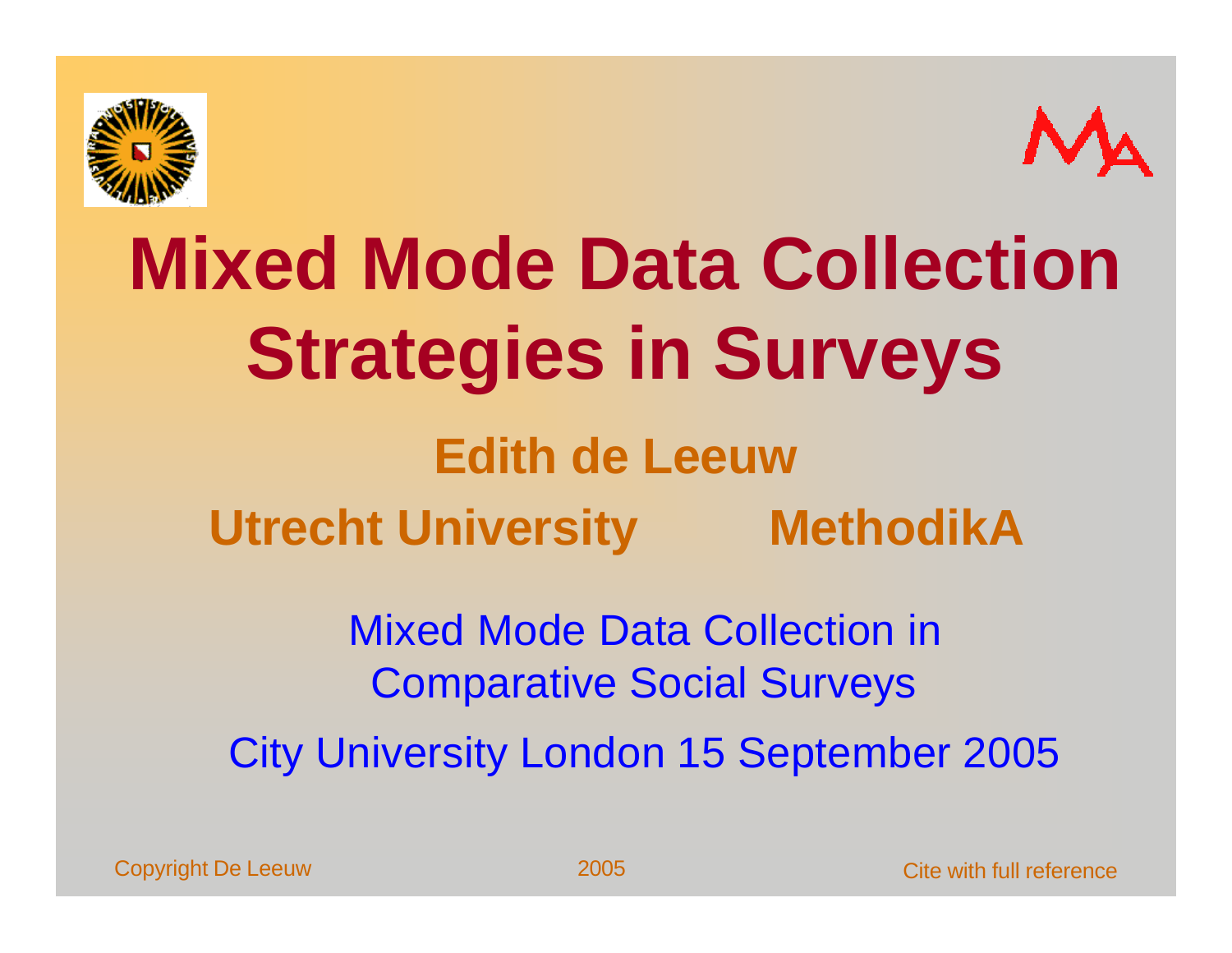





- Methods of data collection
	- **Face-to-face interviews/ CAPI**
	- **Telephone interviews/CATI**
	- **Self-Administered Questionnaires (SAQ)** 
		- **Mail surveys**
		- **Diaries**

ß ………

- ß CASI
- Web / Internet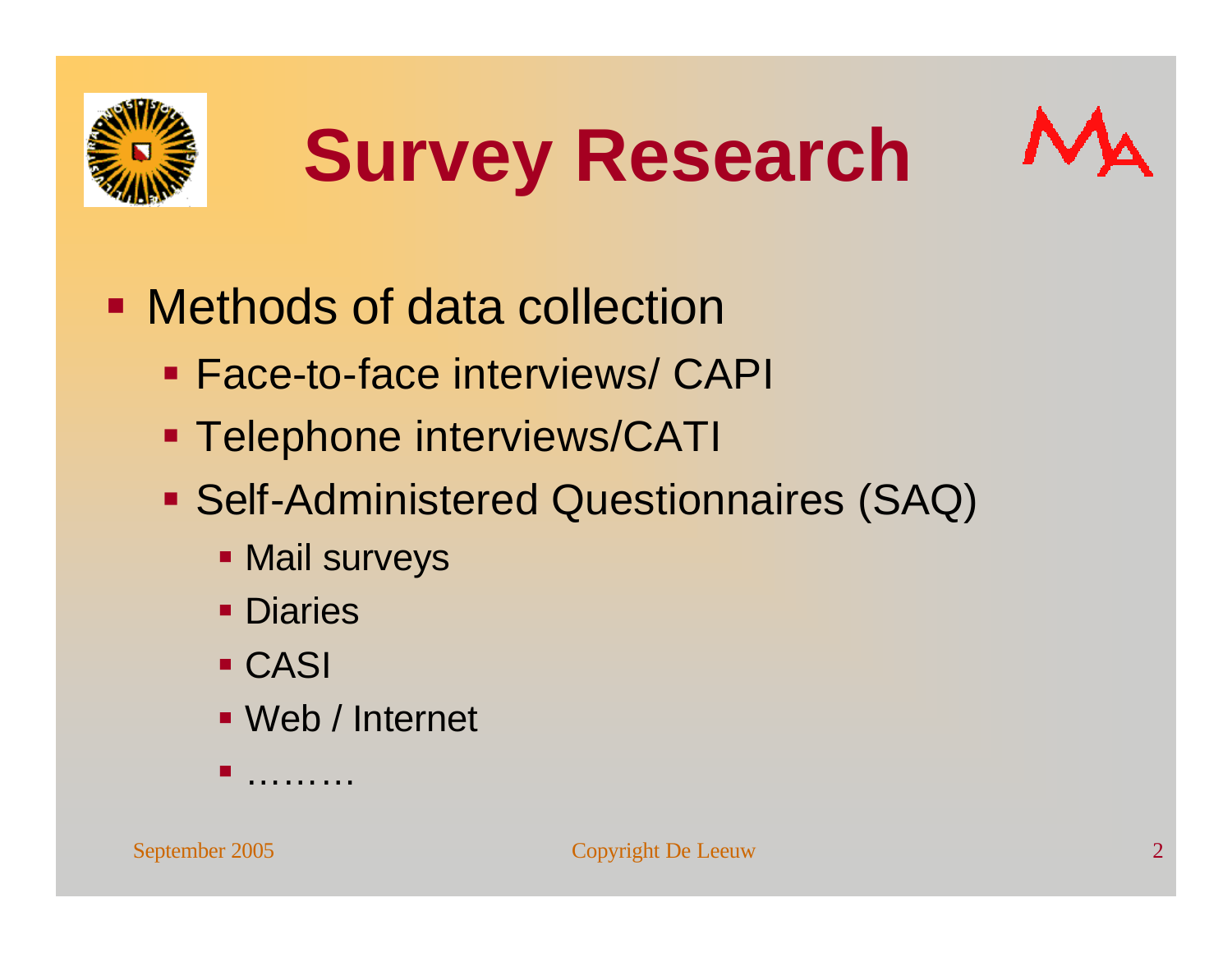





• Optimize data collection procedure

- Research question
- **Population**
- Reduce total survey error
- Respect survey ethics/privacy
- Within available time
- ß Within available *budget*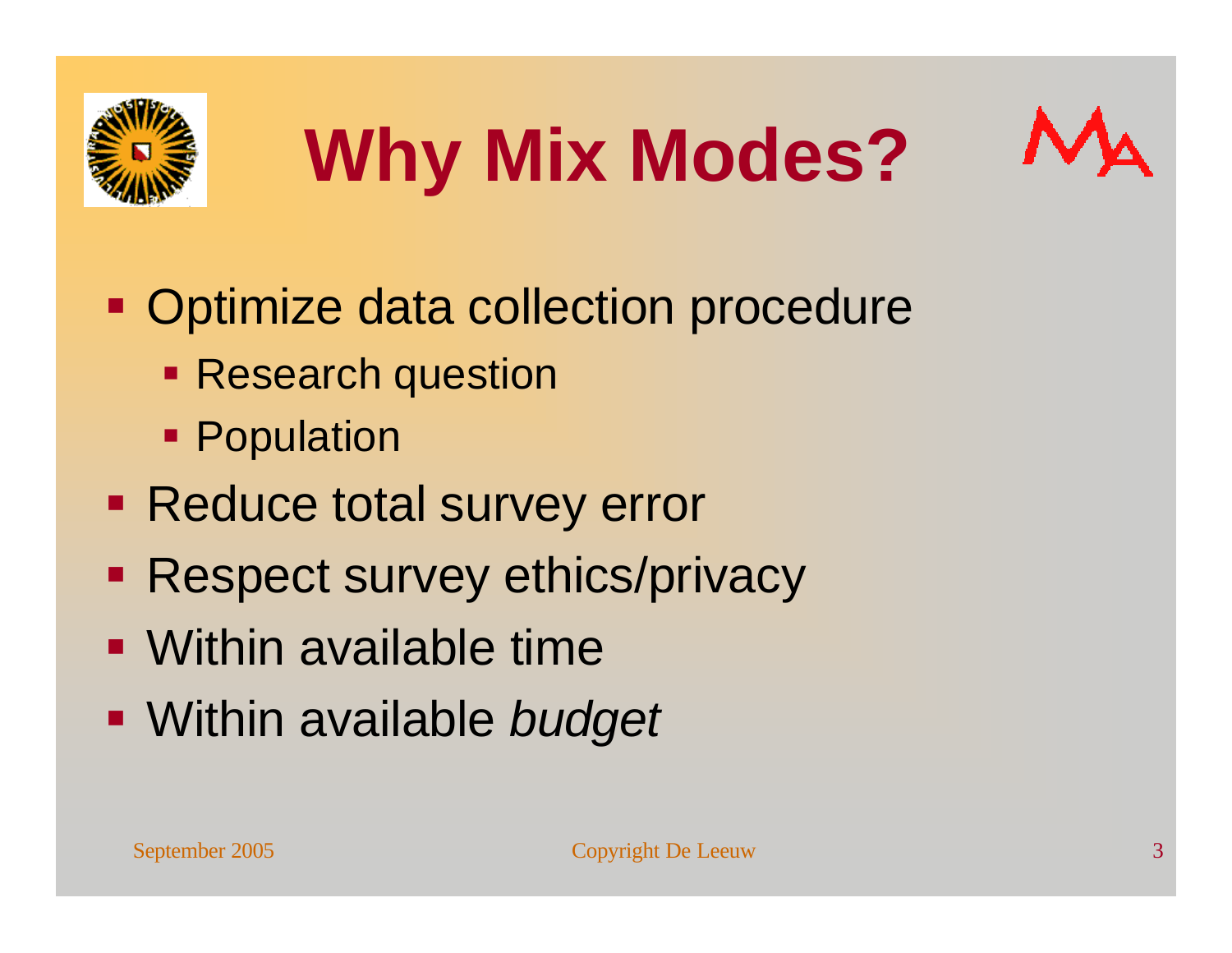

# **Best Affordable Method**

- **Mixed-mode explicit trade-off** 
	- Costs
	- **Errors**
- **Example: Nonresponse follow-up** 
	- Mail survey
	- Telephone follow-up
	- **Face-to-face for sub sample of remaining** nonrespondents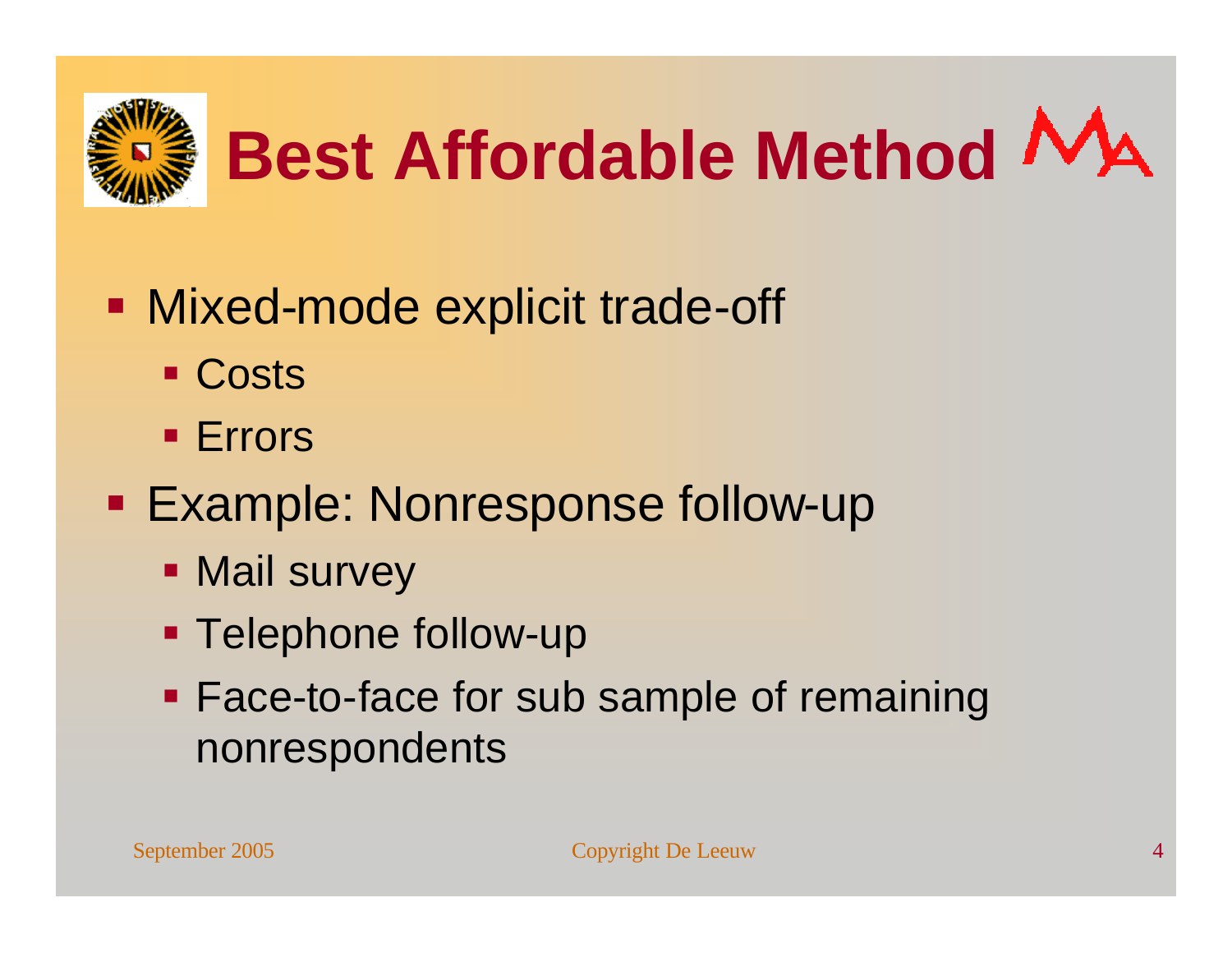

# **Balance Costs & Errors**

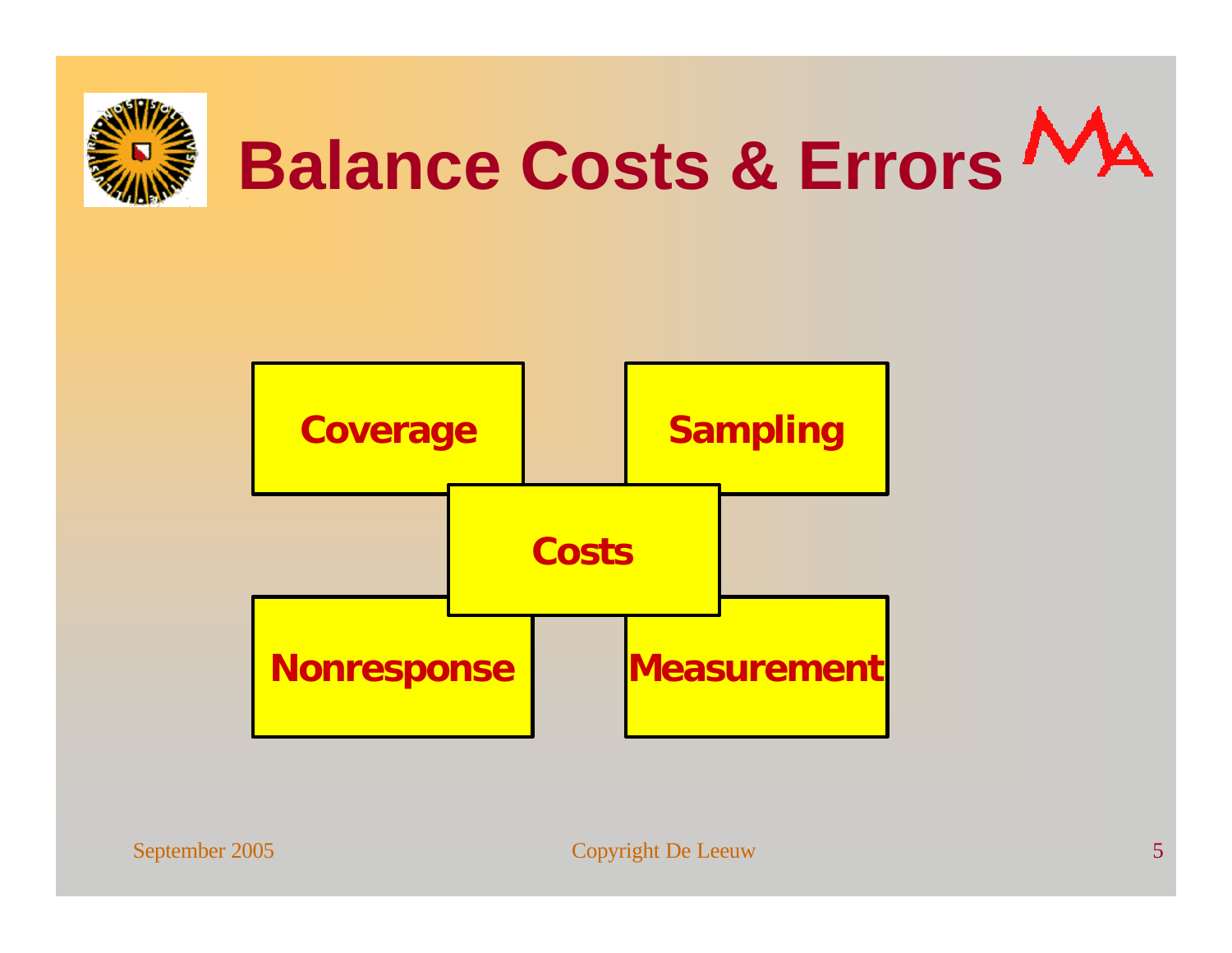

## **Survey Nonresponse**  $M_A$ **Mixed Mode**

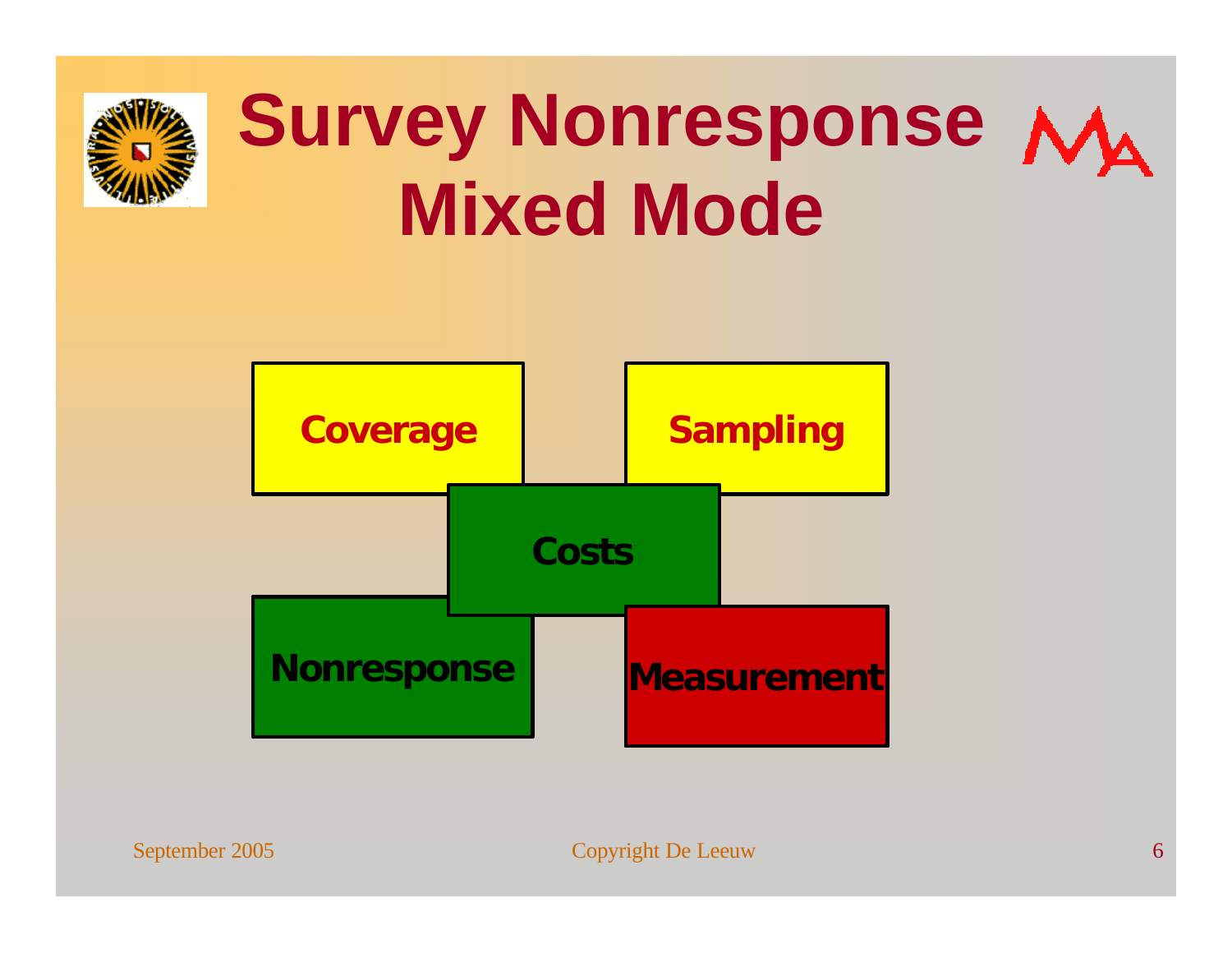

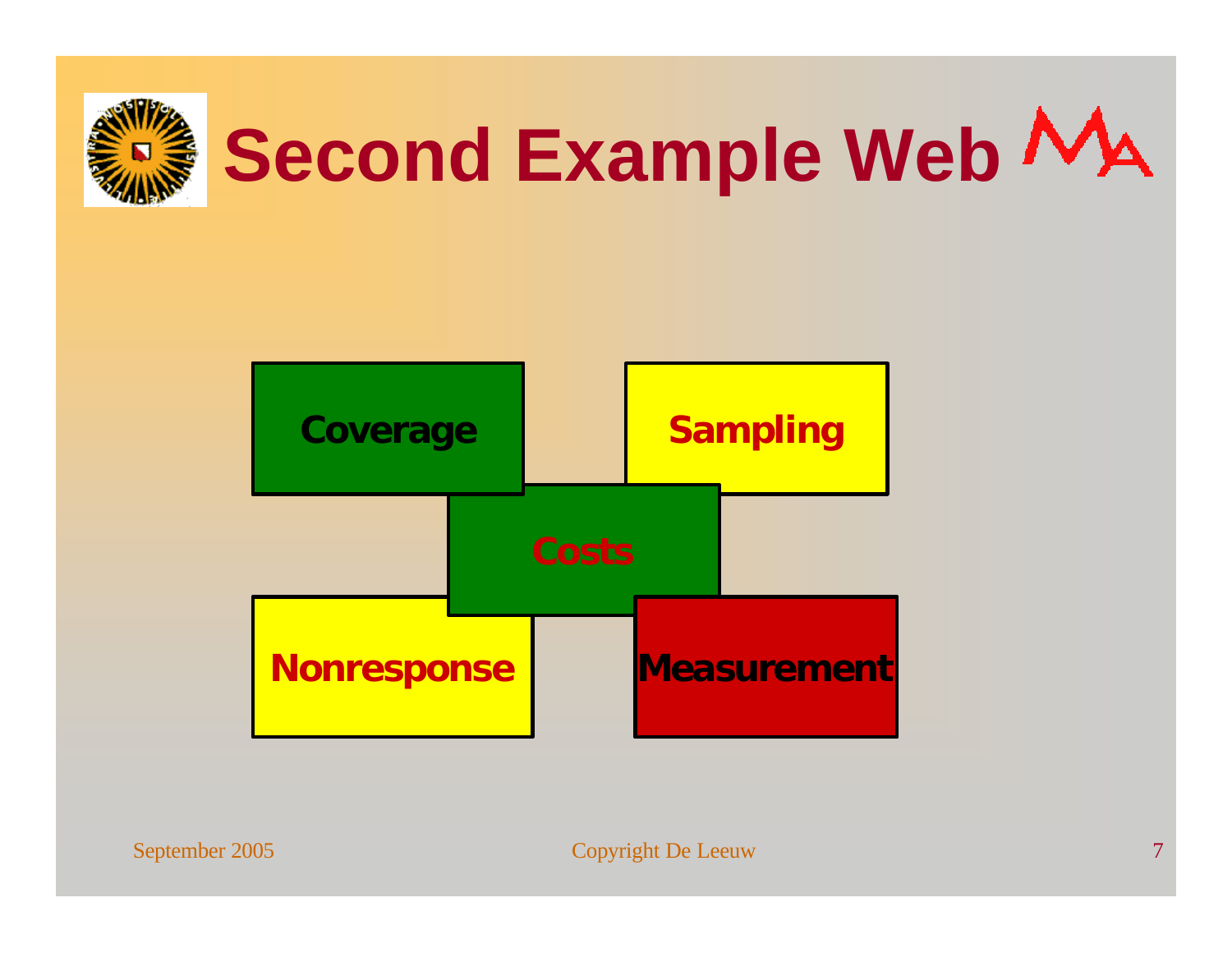

# **To Mix or Not to Mix**

- Mixing modes has advantages, but
	- Will the answers provided by respondents differ by mode?
	- Can data that are collected through different modes be combined in one study?
		- Cross-sectional?
		- **Longitudinal?**
	- Can data that are collected through different modes be compared over studies or countries?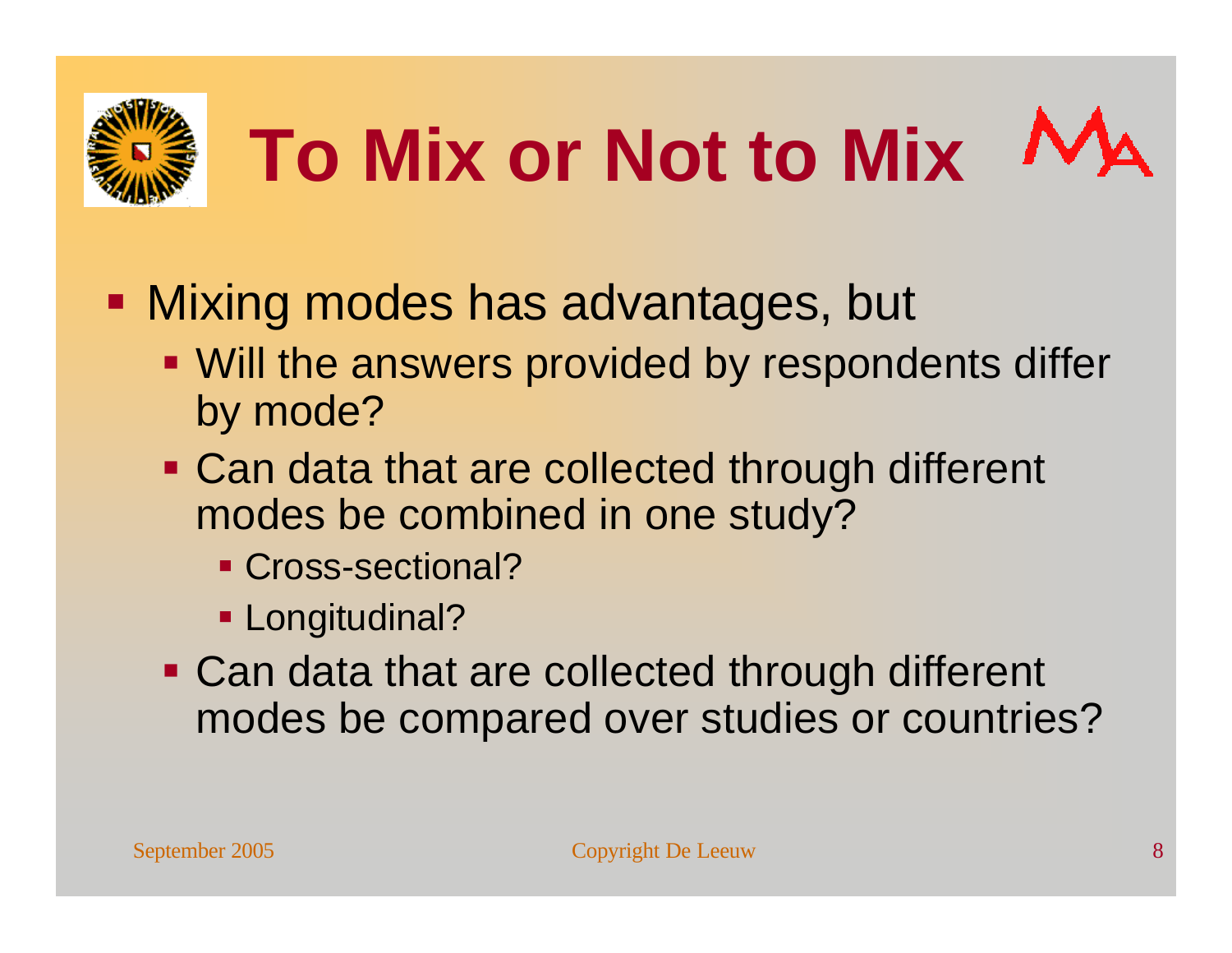

## **Multi Mode Survey Systems**



- **Survey more than data collection**
- **Communication with Respondent** 
	- **Contact Phase** 
		- Pre-notification
		- **Screening**
	- Data collection
	- **Follow-up** 
		- **Reminders**
- September 2005 Copyright De Leeuw 9 **• Mixed-modes of Communication in One** Survey System!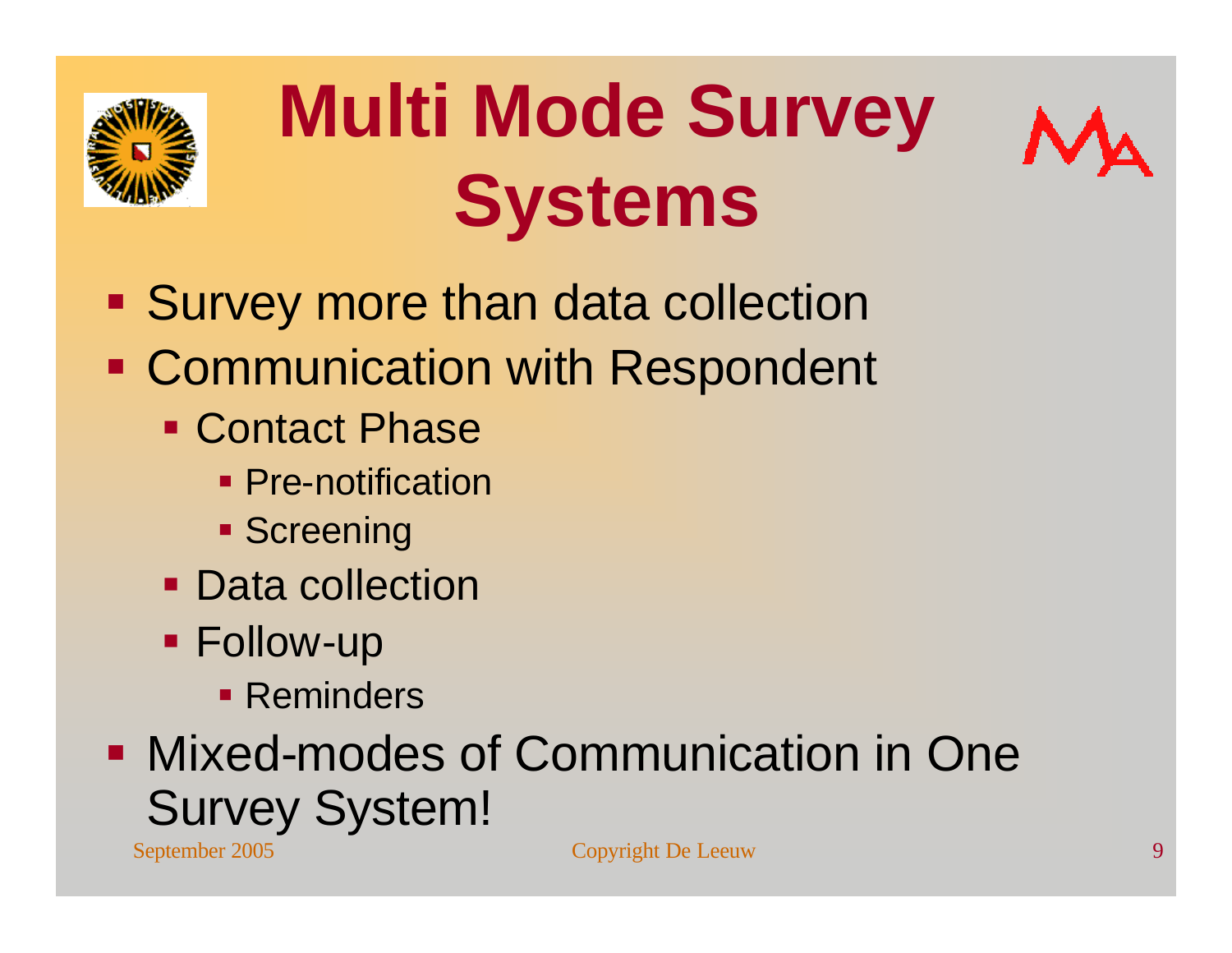

#### **Contact Phase Advance Notification Different Mode from Data Collection**

Rationale

Effect on Quality

- Correct sampling frame
- Raise response rate
- **Enhance credibility** and trust
- Reduce coverage and nonresponse error
- No threats to measurement *if* data collection itself is UNImodal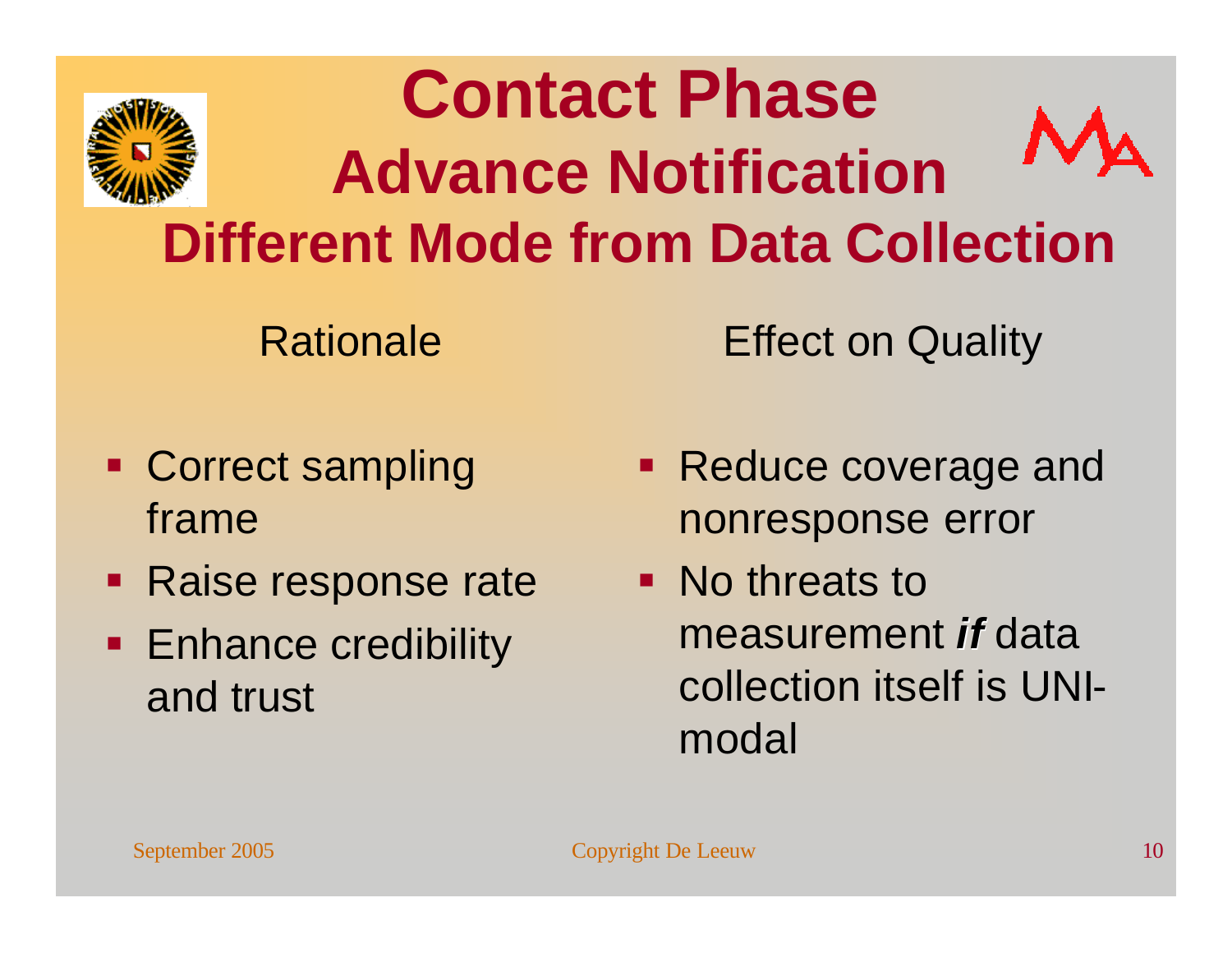

#### **Contact Phase Recruitment / Screening Different Mode from Data Collection**

Rationale

Effect on Quality

- Reduce costs
- **Enhance efficiency**
- Update or expand contact information for main mode
- ß Improved timeliness
- *If* pure screening (data collection itself is UNImodal) no threats to measurement
- *If* screening plus first part of data collection different from main mode:
	- ß risk of mode effects
	- ß threat to measurement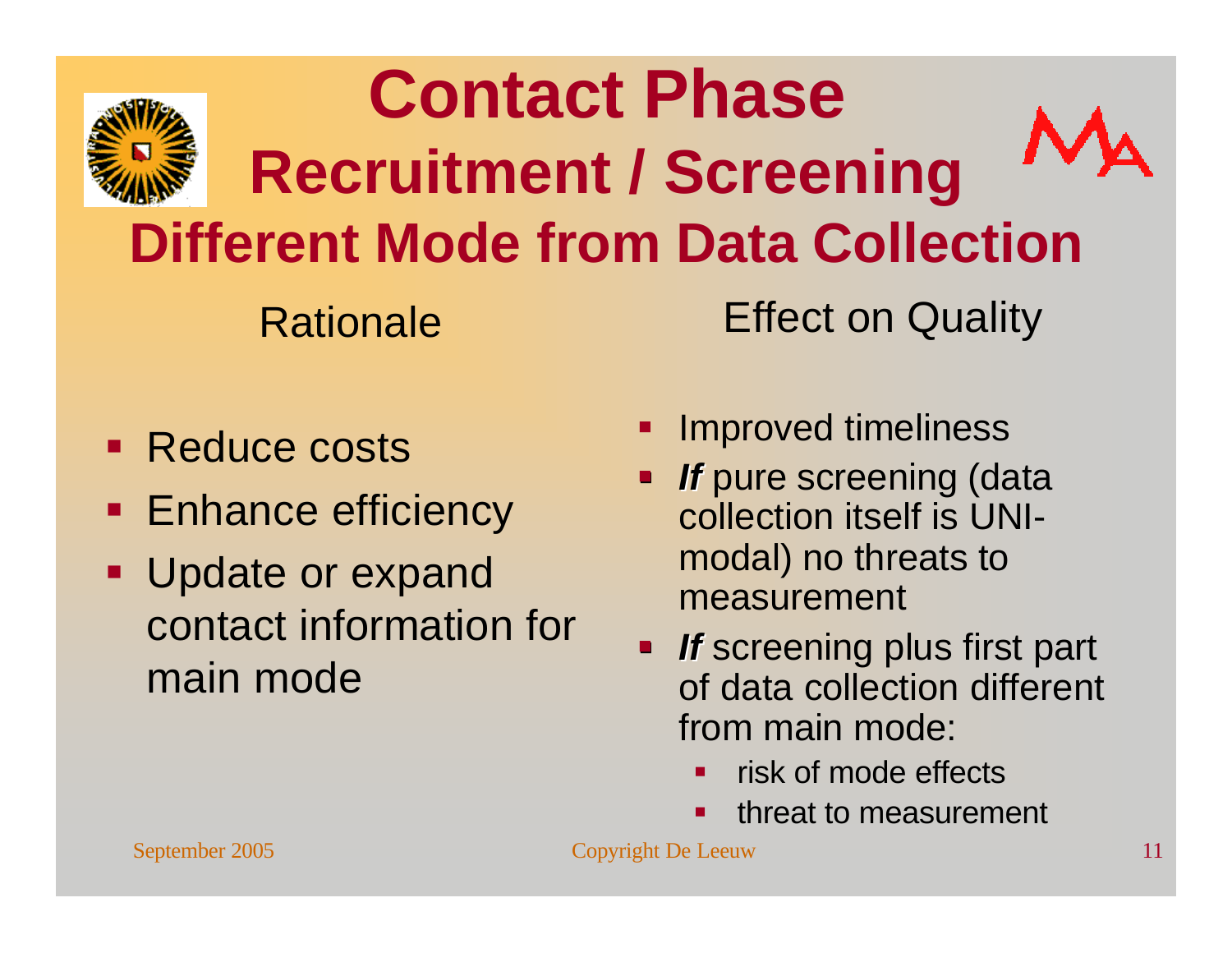

#### **Follow-up Phase Reminder(s) in Different Mode from Data Collection**

Rationale

- **Simple reminder, such** as postcard, short telephone call, etc has low costs
- Raise response rate

Effect on Quality

- Reduce nonresponse error
- *If* pure reminder, letter, call (data collection itself is UNI-modal) no threats to measurement
- **F If** reminder plus additional questions, part of data collection different from main mode:
	- risk of mode effects
	- ß threat to measurement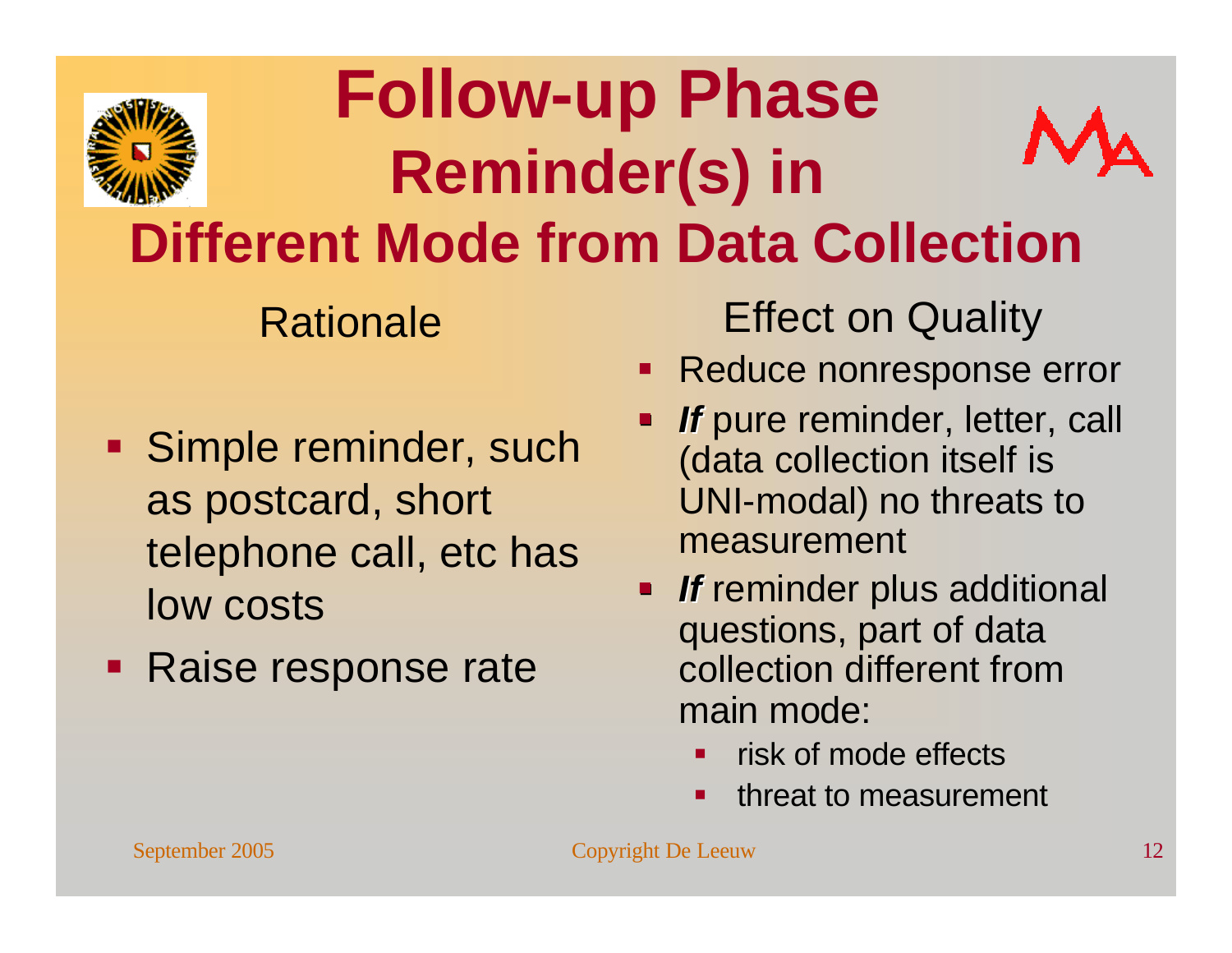

- **Mixed mode for interaction in Contact Phase** and Follow-up Phase mostly **Win-Win** situation
- More complicated in Data Collection Phase
- Only win-win situation in mixing interview mode with SAQ for sensitive questions
	- **E.g. CAPI/CASI** 
		- **Interviewer guidance for non sensitive questions**
		- More privacy, less social desirability sensitive questions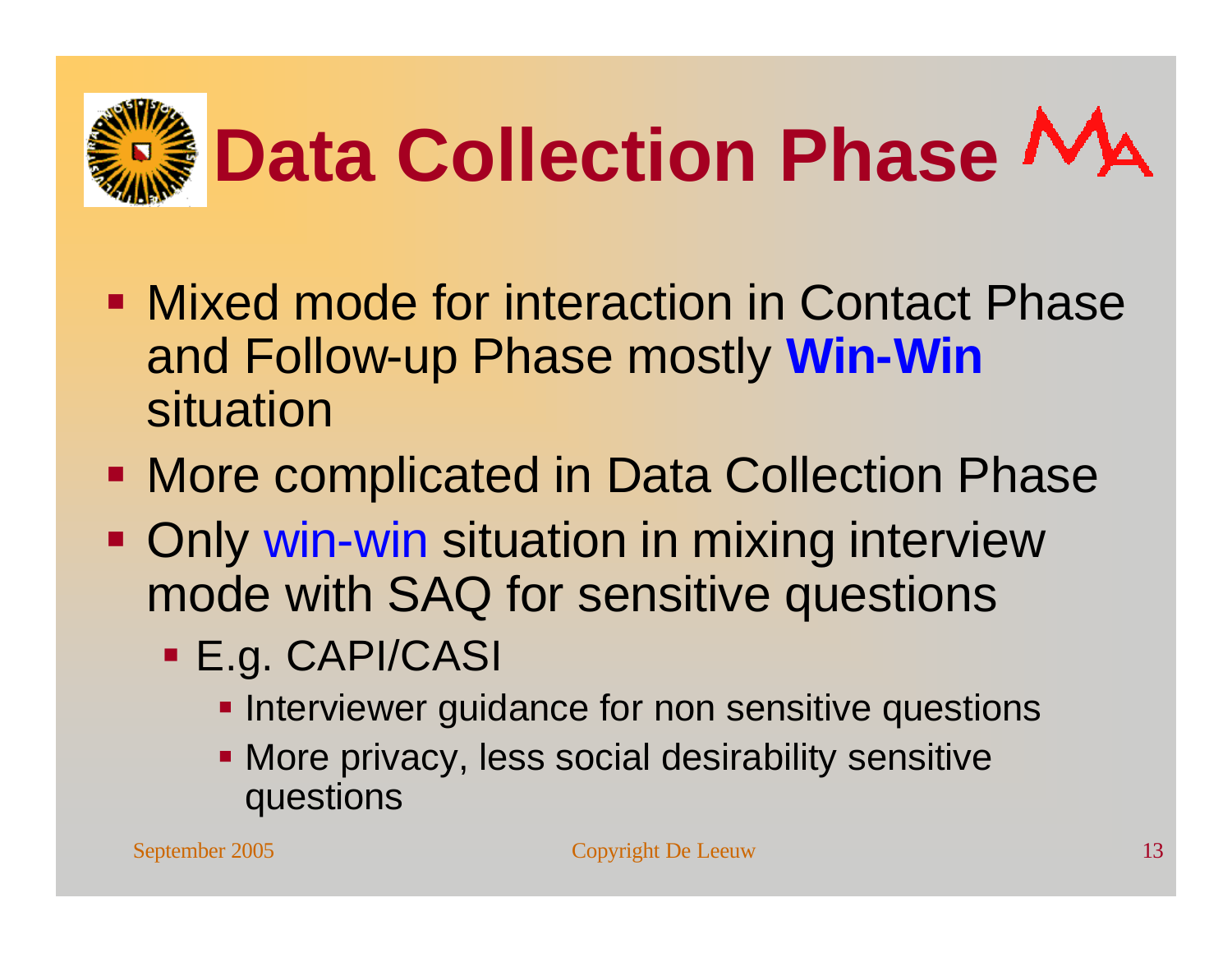## **Implications Mixed Mode in Data Collection Phase**

- **Risk** 
	- **Introducing mode effects in data set**
- Result:
	- **Increasing measurement error**
- **However:** 
	- Reduction of other errors
		- **E.g., Coverage in web-mail**
- Careful consideration needed
- **Example 2 Careful design for optimal mixed mode**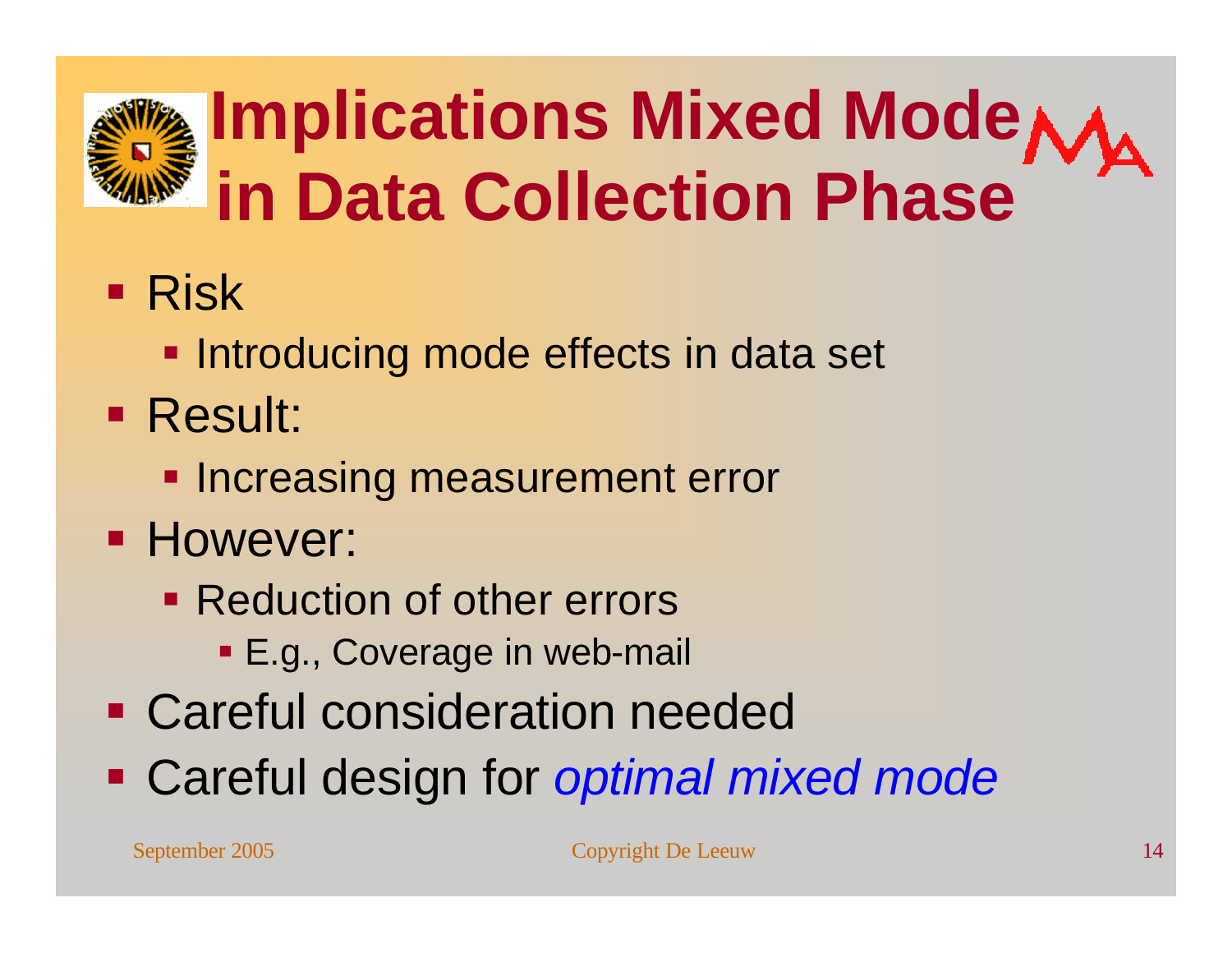## **Problems Mixed Mode in Data Collection Phase**

#### **• Incomparability**

- **Changing methods over time in longitudinal** surveys
	- Confounding of time effects and mode effects
- **Different subgroups different modes (e.g.** nonresponse follow-up, web mixes)
	- **Confounding** 
		- Are groups different or is it mode effect (e.g. Soc. Des.)
- **Different samples, different modes** (e.g.,comparative research, international)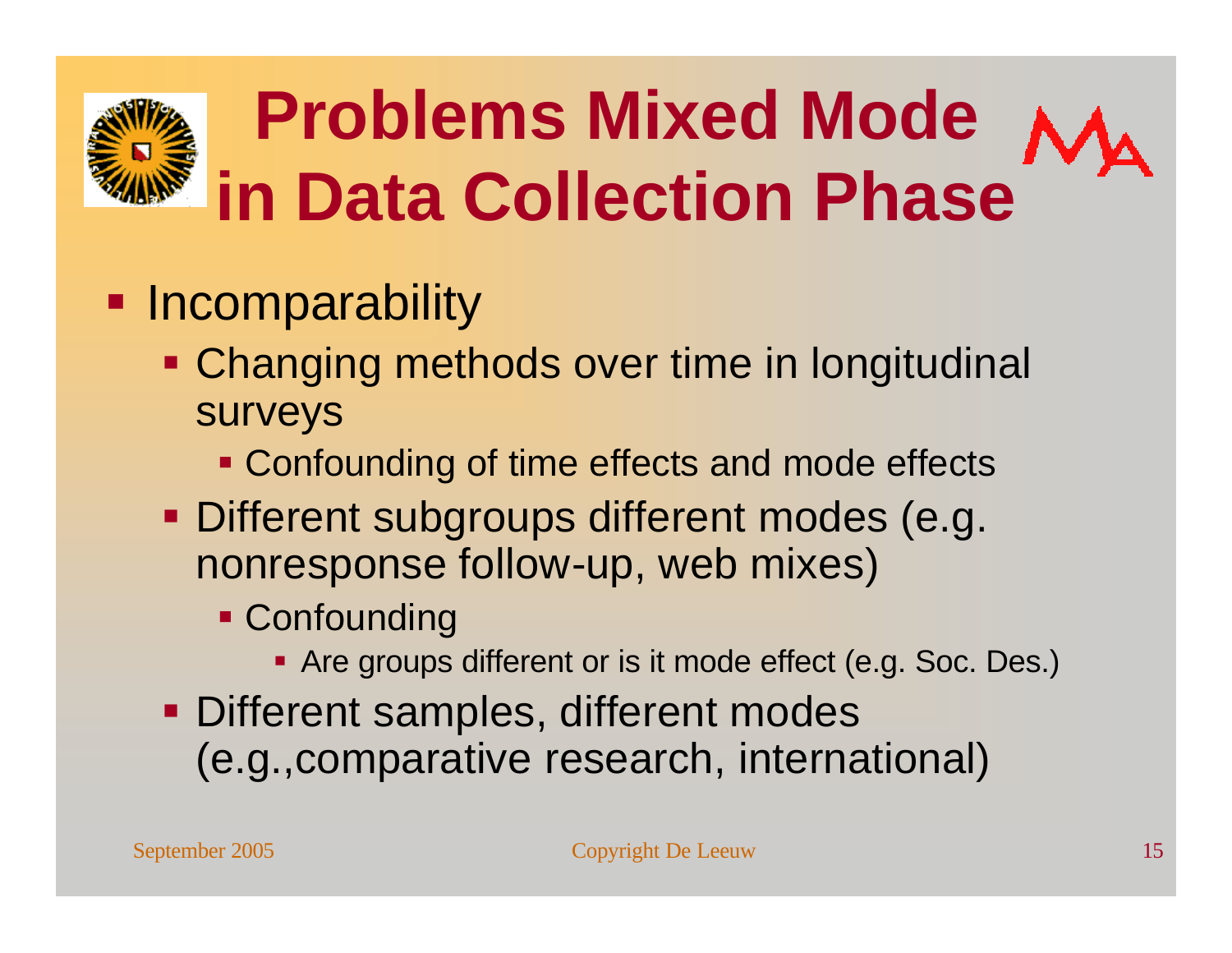

- **Presence or absence of interviewer**
- Channels of communication
	- **Aural (Oral) vs. Visual**

- **Also:** 
	- **Different modes, different tradition question** format
	- Question format effects!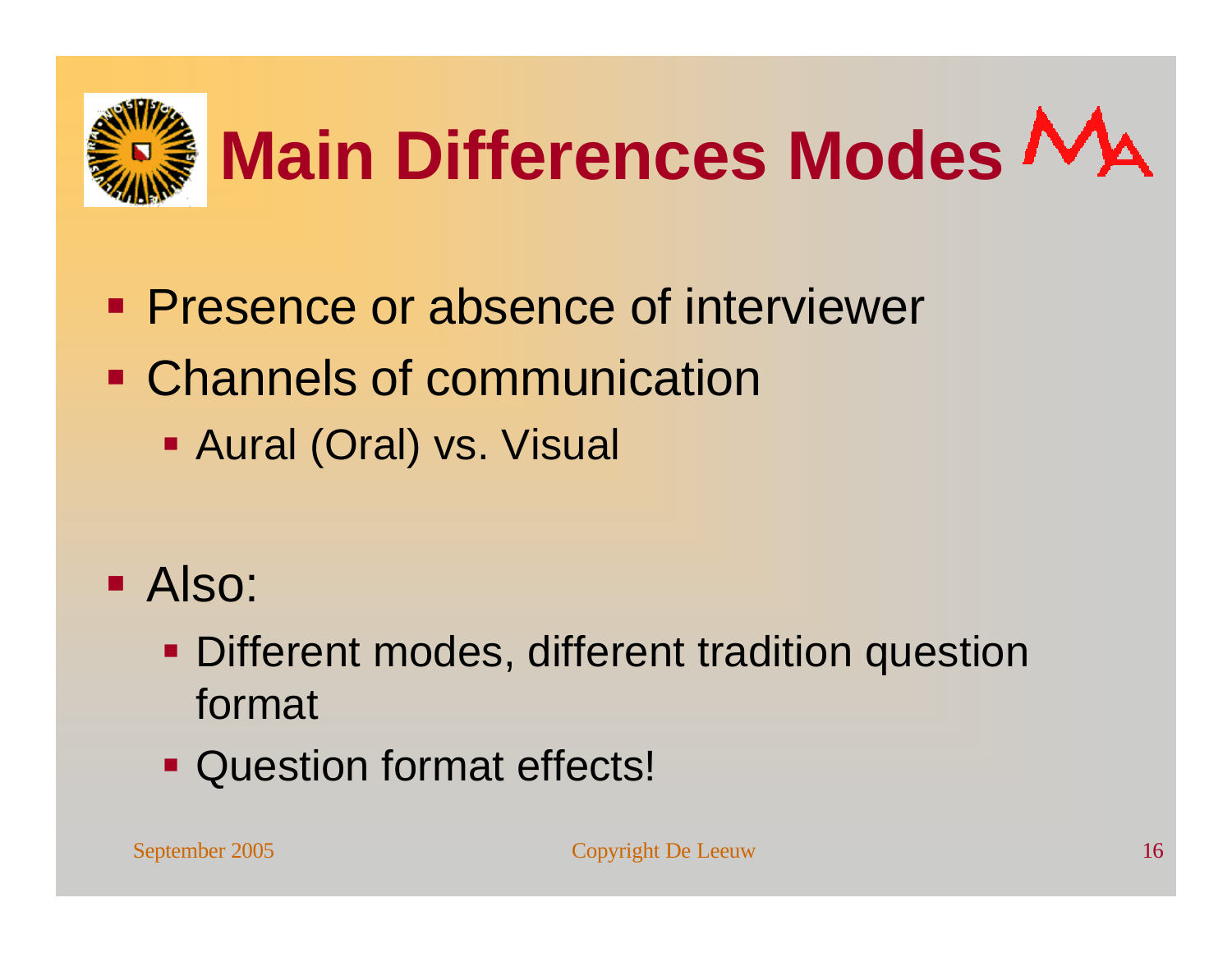

## **Design for Mix**



- Some studies found hardly any effect mixing **Well designed experiments!**
- **Two Situations:** 
	- **One** *main* method, other methods auxiliary
		- Nonresponse follow-up. Some longitudinal designs
	- **Truly multiple mode design: modes equally** important
		- Web mix. Respondents may choose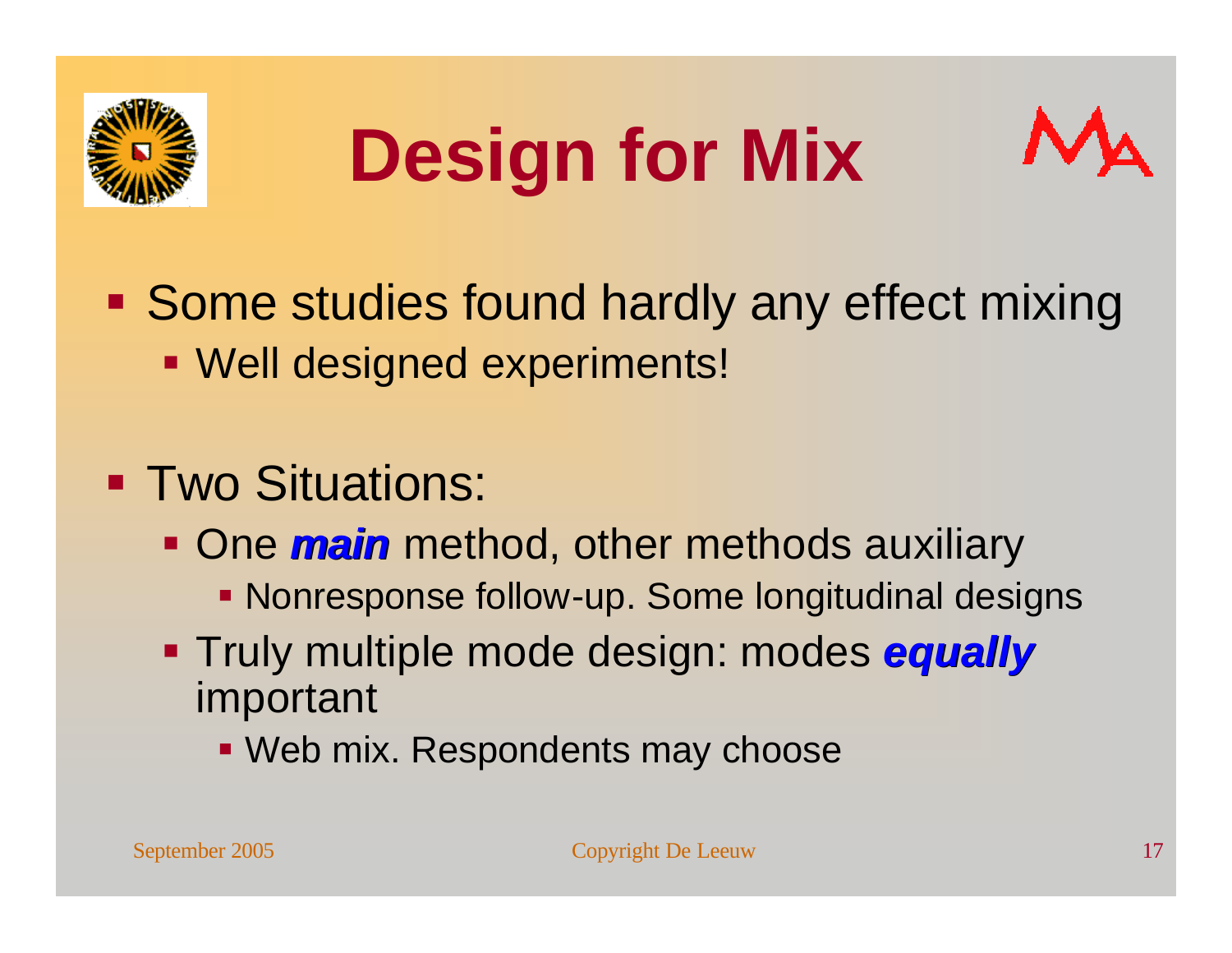

# **Design for Optimal Mix**

#### • One *main* method, other methods auxiliary

- **Use main methods to its maximum potential**
- Auxiliary methods equivalent (e.g. same # response categories, same format) perhaps suboptimal, but avoids measurement error
- **Nultiple mode design: equally important** 
	- **Uni-mode design** 
		- **Same question in same lay-out**
	- **Universal or generalized design** 
		- **Same stimulus**